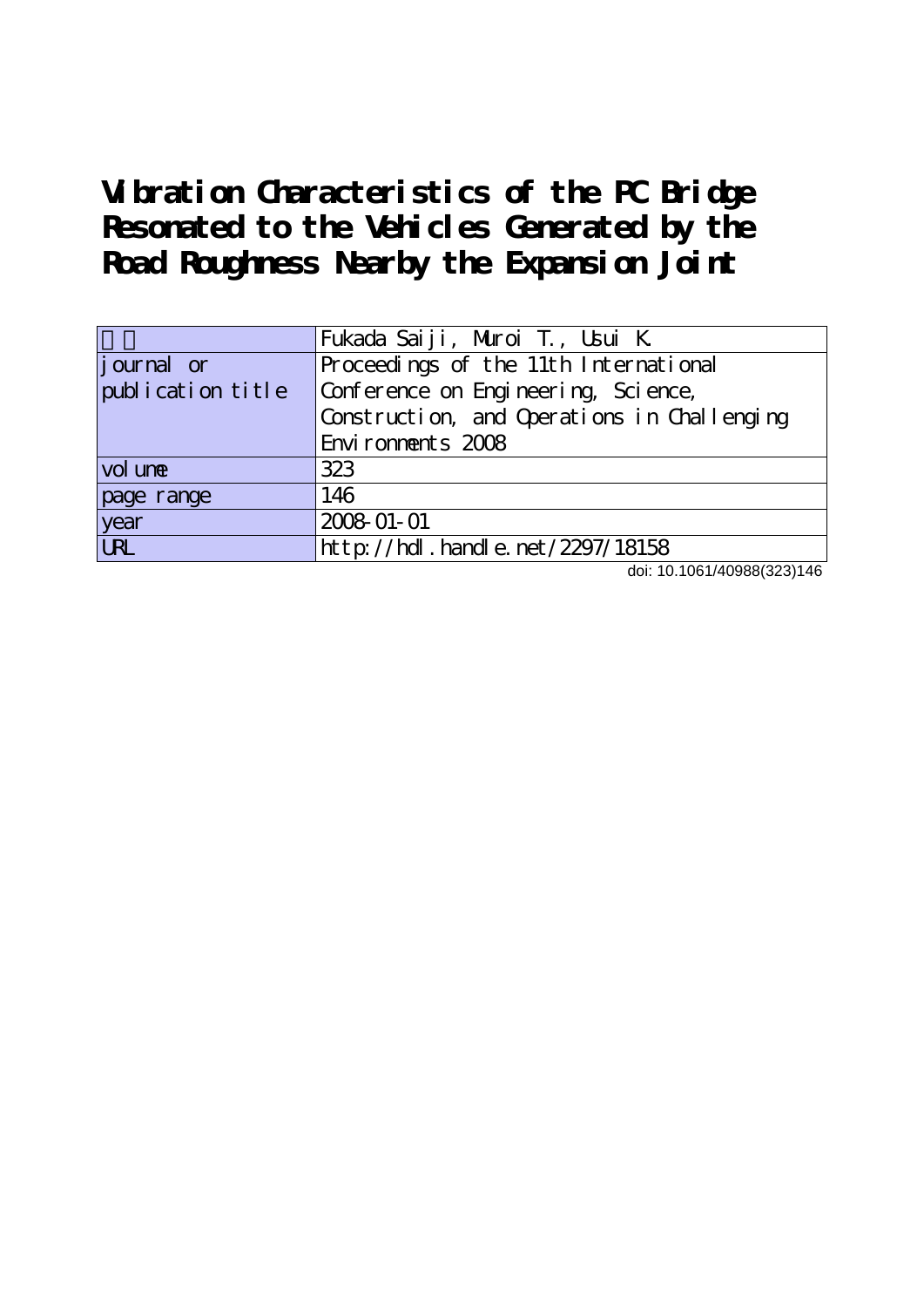# **Vibration Characteristics of the PC Bridge Resonated to the Vehicles Generated by the Road Roughness Nearby the Expansion Joint**

S. Fukada

*Kanazawa University, Kanazawa, JAPAN [saiji@t.kanazawa-u.ac.jp](mailto:saiji@t.kanazawa-u.ac.jp)*

T. Muroi

*West Nippon Expressway Engineering Kansai Co., ltd., Osaka, JAPAN [t\\_muroi@w-e-kansai.co.jp](mailto:t_muroi@w-e-kansai.co.jp)*

> K. Usui *Fuji Engineering Co., ltd., Osaka, JAPAN [kimihisa\\_usui@fujiengi.co.jp](mailto:kimihisa_usui@fujiengi.co.jp)*

### **Abstract**

The authors performed a research using test trucks for a three-lane prestressed concrete bridge with 37.47m span that vibrated greatly. As the results of the research, the bridge had the frequency of the  $1<sup>st</sup>$  bending vibration (*ca*. 3.0Hz). And also, since the frequency and that of general vehicle's vibration (*ca*. 3.0Hz) is close, the bridge and vehicles had caused coupled vibration. Moreover it was clear that the bridge had vibrated greatly, only when the test truck had ran at the  $2<sup>nd</sup>$  slow lane. Because vehicle's suspension spring vibration had been generated by the road roughness with long space period nearby the expansion joint of the  $2<sup>nd</sup>$  slow lane. This paper describes the vibration characteristics of the prestressed concrete bridge coupled with the vehicle's vibration generated by the road roughness with long space period nearby the expansion joint. Besides, this study also examined the countermeasure to decrease the vibration by the dynamic response analysis due to running vehicle.

# **Introduction**

General trucks with leaf suspension have frequencies *ca* 3 Hz (Kajikawa *et al*., 2004). Besides, the frequency of the  $1<sup>st</sup>$  bending vibration of the bridge with the span length of 30m appears in 2.8-3.3Hz. Since the frequency of the bridge (2.8-3.3Hz) and the frequency of vehicles (leaf suspension spring: 3Hz) are close, the resonance is occurred.

The coupled vibration of the bridge and vehicles is not related only to the frequency of the bridge and the vehicles, but also to the spatial period of the road roughness. The truck's tire spring vibration (Fukada, 2006; Fukada *et al*., 2007) is affected by short spatial period as faulting. On the other hand, the road roughness of the long spatial period as 5-12m influences on the truck's leaf suspension spring vibration. Especially, the bridge greatly vibrates by resonating to the truck's vibration generated by the road roughness of that spatial period nearby the expansion joint.

This paper describes the vibration characteristics of the prestressed concrete bridge resonated to the vehicle's vibration generated by the road roughness with long space period nearby the expansion joint. Moreover this study examined the countermeasure to decrease the acceleration amplitude on the dynamic response analysis due to running vehicle.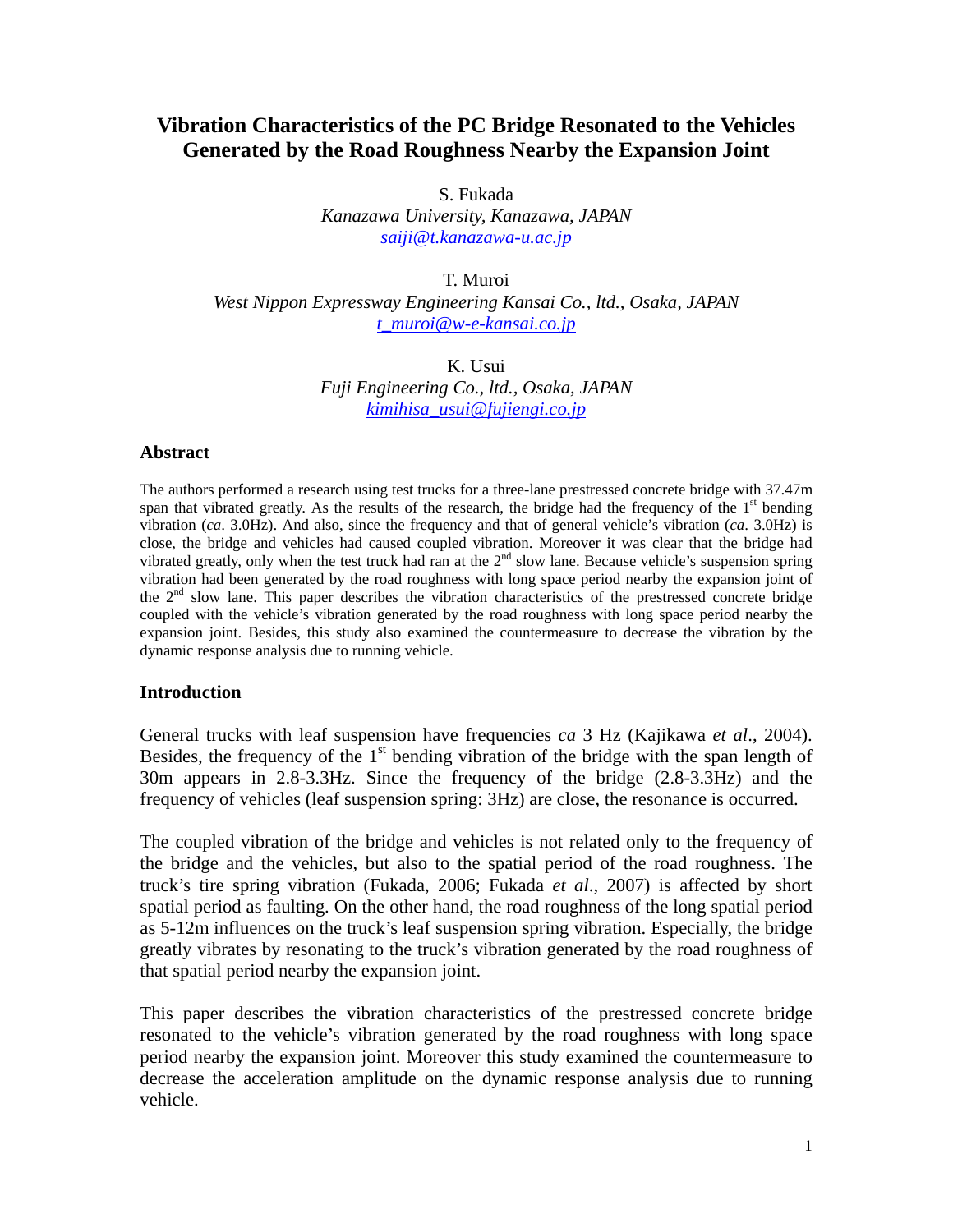# **Object Bridge**

The object bridge was remodeled from concrete box culvert to the prestressed concrete girder bridge. This bridge is the post-tensioning T type simple girder bridge, which the span length is 37.47m, the effective width is 14.50m and skew is 67degree. The side view of the object bridge is shown in Figure 1.



# **Examination**

The running tests using two types test trucks were curried out in order to grasp the dynamic response characteristics. The test trucks are the 3-axle truck with 245kN weight and semi-trailer truck with 421kN weight as shown in Figure 2.



The running speed of the test trucks is 80 km/h. The 3-axle test truck ran at the fast lane,  $1<sup>st</sup>$  slow lane and  $2<sup>nd</sup>$  slow lane respectively (Figure 3). The semi-trailer test truck ran at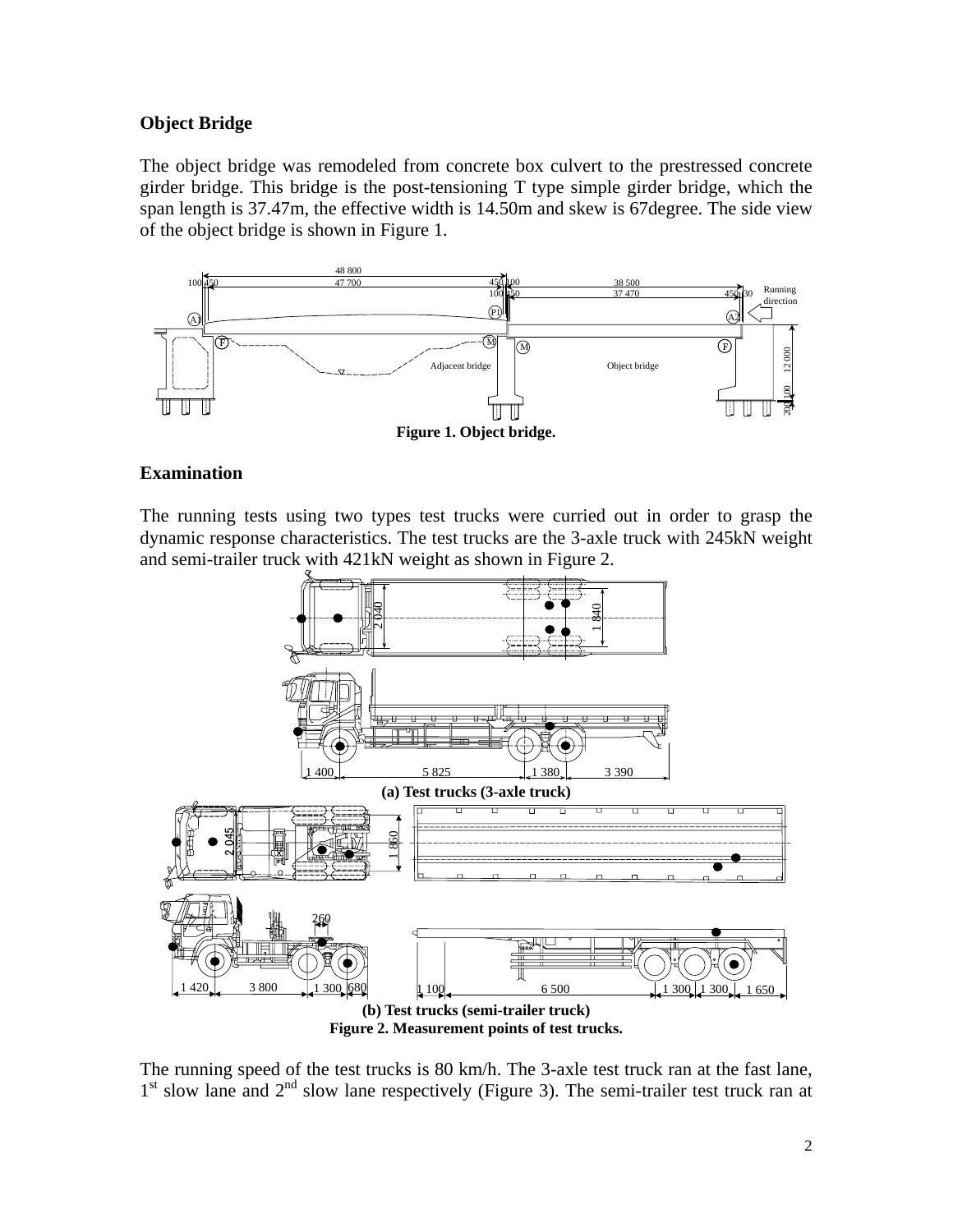$1<sup>st</sup>$  slow lane and  $2<sup>nd</sup>$  slow lane respectively (Figure 3) considering the running speed and traffic stream.

The measurement items are (1) Dynamic increment factor (dynamic amplification factor) measured by strain of girders, (2) Acceleration amplitude, (3) Characteristics (frequency and damping) of the bridge and (4) Characteristics of the test trucks. The measurement points of the test trucks and the object bridge are shown in Figure 2 and Figure 3, respectively.



# **Results of the running test**

### *Dynamic response*

When the 3-axle test truck ran at each lane in 80km/h, the acceleration wave and spectrum of the bridge are shown in Figure 4. And also, the acceleration wave and spectrum of the 3-axle truck are shown in Figure 5. Here, the two pulse waves represented in the acceleration wave are shown the times as test truck's running position of A2 or P1.



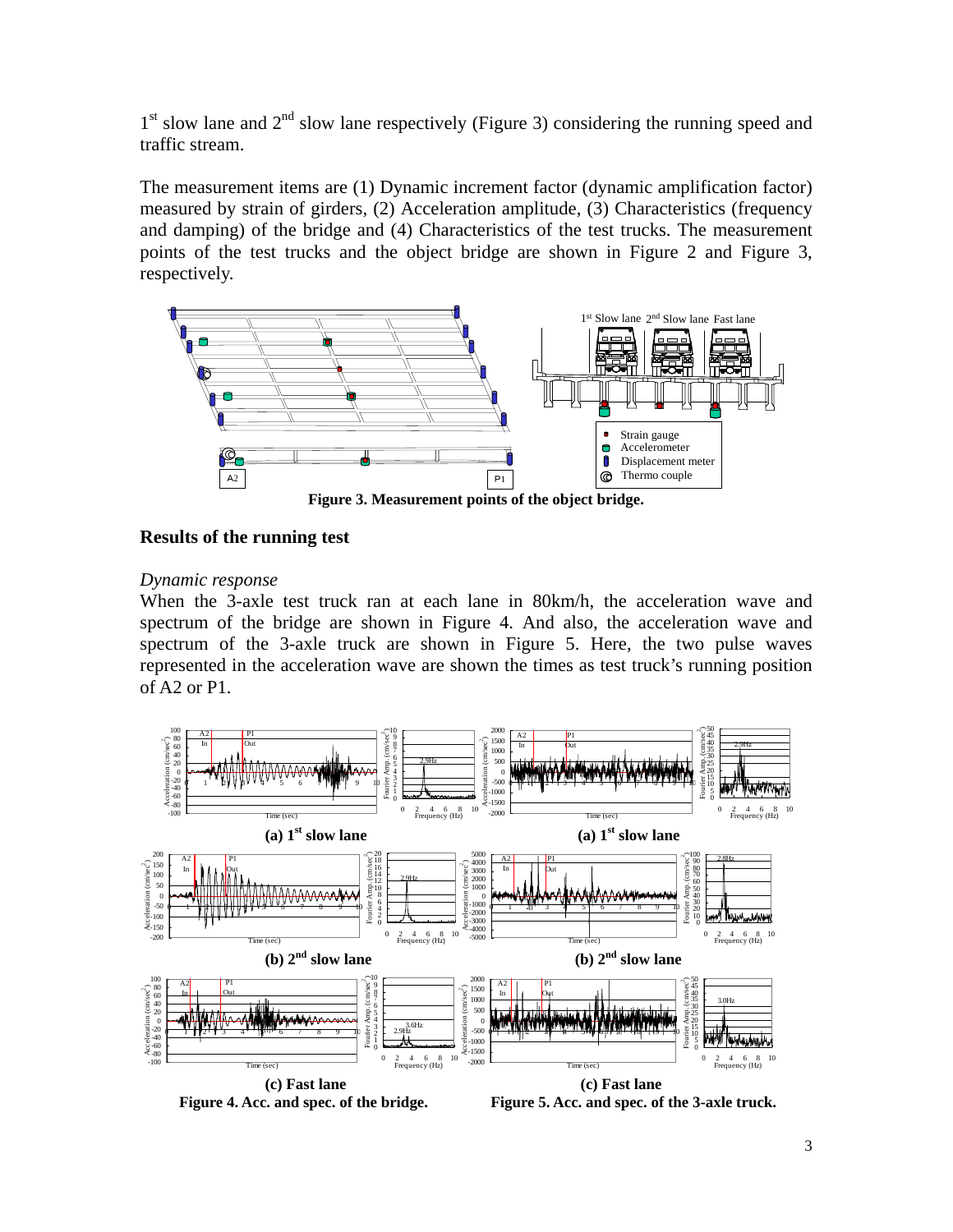The acceleration amplitude in the mid span, when the 3-axle test truck ran at the  $2<sup>nd</sup>$  slow lane in 80km/h, appeared the maximum (150 cm/sec<sup>2</sup>). It is 3 or 4 times the acceleration amplitude when running in the fast lane or the  $1<sup>st</sup>$  slow lane. Moreover the acceleration of the 3-axle test truck ran at the  $2<sup>nd</sup>$  slow lane is becoming large gradually.

This study inferred the reason of the large vibration as follows.

(a) Resonated to the bending  $1<sup>st</sup>$  vibration and test truck due to running in  $2<sup>nd</sup>$  slow lane. (b) Truck's vibration generated by road roughness with spatial period in  $2<sup>nd</sup>$  slow lane.

# *Vibration characteristics*

The acceleration spectrum obtained from the running tests proved that the object bridge had the bending  $1<sup>st</sup>$  mode (2.9-3.0Hz) and torsion  $1<sup>st</sup>$  mode (3.4-3.5Hz). The ordinary trucks with leaf suspension vibrate *ca* 3Hz. Therefore it is clear that the bridge resonates to the test truck, because of their close frequencies.

The frequencies and the modal damping of the bridge by the test vehicle running tests are shown in Table 1. The modal damping was computed using Eigensystem Realization Algorithm method (Juang *et al*., 1985).

|                        |                     |             | Bending 1st vibration       |                      | Torsion 1st vibration |                     |                      |             |  |  |
|------------------------|---------------------|-------------|-----------------------------|----------------------|-----------------------|---------------------|----------------------|-------------|--|--|
| Running test case      | Mid span (1st slow) |             |                             | Mid span (fast lane) |                       | Mid span (1st slow) | Mid span (fast lane) |             |  |  |
| (Truck type, Lane)     | Freq. (Hz)          | Damp. $(-)$ | Freq. $(Hz)$<br>Damp. $(-)$ |                      | Freq. (Hz)            | Damp. $(-)$         | Freq. $(Hz)$         | Damp. $(-)$ |  |  |
| 3-axle truck, 1st slow | 2.934               | 0.020       | 2.936                       | 0.020                | 3.491                 | 0.006               | 3.450                | 0.029       |  |  |
| 3-axle truck, 1st slow | 2.962               | 0.026       | 2.931                       | 0.027                | 3.556                 | 0.014               | 3.473                | 0.017       |  |  |
| 3-axle truck, 2nd slow | 2.907               | 0.019       | 2.906                       | 0.019                | 3.436                 | 0.039               | 3.422                | 0.014       |  |  |
| 3-axle truck, fast     | 2.885               | 0.016       | 2.846                       | 0.036                | 3.496                 | 0.013               | 3.446                | 0.050       |  |  |
| Semi-trailer, 1st slow | 2.907               | 0.024       | 2.876                       | 0.023                | 3.456                 | 0.022               | 3.621                | 0.029       |  |  |
| Semi-trailer, 2nd slow | 2.953               | 0.014       | 2.939                       | 0.017                | 3.432                 | 0.022               |                      |             |  |  |
| Semi-trailer, 2nd slow | 2.983               | 0.038       | 2.955                       | 0.038                |                       | -                   |                      |             |  |  |

**Table 1. Vibration characteristics.**

# *Dynamic increment factors and dynamic amplification factors*

The dynamic increment factors (*DIF*) or the dynamic amplification factors (*DAF*) are defined as the ratio of the amplitudes of static and dynamic responses due to running vehicles. The *DIF* and the *DAF* were represented following equations.

The *DIF* and the *DAF* were calculated using strain data, when 3-axle truck or semi-trailer ran at each lane in 80 km/h. When 3-axle truck ran at 2<sup>nd</sup> slow lane, the *DIF* and the *DAF* were around 2 - 3 as shown in Table 2. When semi-trailer truck ran at  $2<sup>nd</sup>$  slow lane, those were *ca* 1. These were much bigger than the response by test trucks running in other lane (fast lane and  $1<sup>st</sup>$  slow lane).

The stress of the girder was calculated from maximum dynamic strain in each lane. The maximum dynamic strain in running test examination was 45.54 micro strains at the fast lane of girder, when 3-axle truck ran at  $2<sup>nd</sup>$  slow lane. The stress of the girder was 1.41 N/mm<sup>2</sup>. It is allowable level of stress in soundness, because the tolerance was 1.5 N/mm<sup>2</sup> in Japanese roadway bridge specification. However it should be examined the countermeasure to decrease the dynamic stress.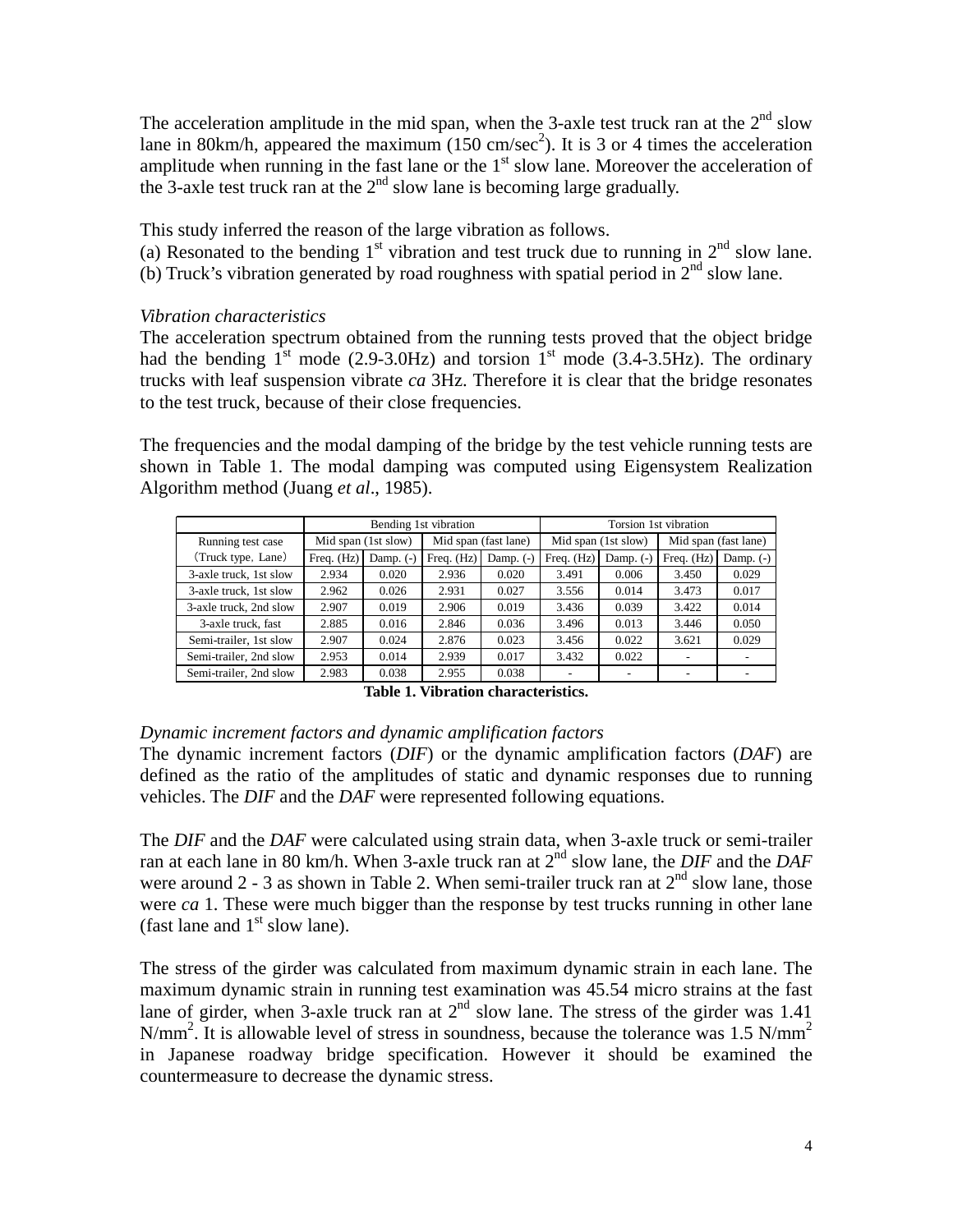$$
DIF-I=y_{I,dy,max}/y_{st,max}
$$
\n(1)  
\nHere,  $y_{I,dy} = ABS(y_{dy}/y_{st})$  as shown in Figure 6.  
\n
$$
DAF=y_{dy,max}/y_{st,max}
$$
\n(2)



**Figure 6. Outline of** *DIF* **and** *DAF***.**

|                        | 1st slow lane |                                          |       |      | 2nd slow lane                         |       |                             |       |      | Fast lane             |       |                                                        |       |                 |      |
|------------------------|---------------|------------------------------------------|-------|------|---------------------------------------|-------|-----------------------------|-------|------|-----------------------|-------|--------------------------------------------------------|-------|-----------------|------|
| Running test case      |               | $y_{st,max}$ $y_{I,dy,max}$ $y_{dy,max}$ |       |      | $DIF-1$ $DAF-1$ $y$ <sub>st,max</sub> |       | $y_{I,dy,max}$ $y_{dy,max}$ |       |      | $DIF-I$ $DAF-I$ $\nu$ |       | st, max $\mathcal{Y}$ I, dy, max $\mathcal{Y}$ dy, max |       | $DIF-1$ $DAF-1$ |      |
| 3-axle truck, 1st slow | 3.38          | 8.02                                     | 21.19 | 0.60 | 0.58                                  | 12.88 | 6.78                        | 18.18 | 0.53 | 0.41                  | 8.77  | 7.04                                                   | 14.22 | 0.80            | 0.62 |
| 3-axle truck, 1st slow | 3.59          | 6.59                                     | 19.12 | 0.48 | 0.41                                  | 13.30 | 5.78                        | 19.07 | 0.43 | 0.43                  | 8.87  | 6.74                                                   | 14.22 | 0.76            | 0.62 |
| 3-axle truck, 2nd slow | 1.83          | 26.97                                    | 41.79 | 2.28 | 2.53                                  | 12.15 | 34.72                       | 38.33 | 2.86 | 2.16                  | 15.99 | 31.11                                                  | 45.54 | 1.94            | 1.85 |
| 3-axle truck, fast     | 6.03          | 6.07                                     | 11.15 | 1.01 | 0.85                                  | 13.20 | 4.76                        | 17.78 | 0.36 | 0.35                  | 18.12 | 8.22                                                   | 25.66 | 0.45            | 0.42 |
| Semi-trailer, 1st slow | 21.98         | 14.81                                    | 31.90 | 0.67 | 0.45                                  | 21.35 | 10.15                       | 30.22 | 0.48 | 0.42                  | 14.35 | 10.59                                                  | 24.69 | 0.74            | 0.72 |
| Semi-trailer, 2nd slow | 19.11         | 21.12                                    | 35.58 | 1.11 | 0.86                                  | 19.93 | 22.96                       | 41.68 | 1.15 | 1.09                  | 24.76 | 23.61                                                  | 44.21 | 0.95            | 0.79 |
| Semi-trailer, 2nd slow | 18.96         | 19.66                                    | 33.87 | 1.04 | 0.79                                  | 20.00 | 21.13                       | 40.06 | 1.06 | 1.00                  | 24.93 | 22.34                                                  | 43.61 | 0.90            | 0.75 |

**Table 2.** *DIF* **and** *DAF***.**

#### **Measurement of road roughness**

The road roughness of the object bridge was measured in order to grasp the road profile of each running lane. The road roughness of the  $1<sup>st</sup>$  slow lane and the fast lane was measured by the 8m-profile-meter. And also that of the  $2<sup>nd</sup>$  slow lane was measured by the road-measuring car, because of the difficulty of the regulation of traffic. The measured road roughness of each lane was shown in Figure 7.

The road roughness of the fast lane was smaller than those of other lanes. The road roughness with spatial period as sin curve (about 10m) was appeared in  $2<sup>nd</sup>$  slow lane nearby A2 expansion joint. Especially, amplitude of the roughness in A2 expansion joint of the lane was 40 mm (peak to peak).



**Figure 7. Measurement of the road roughness.**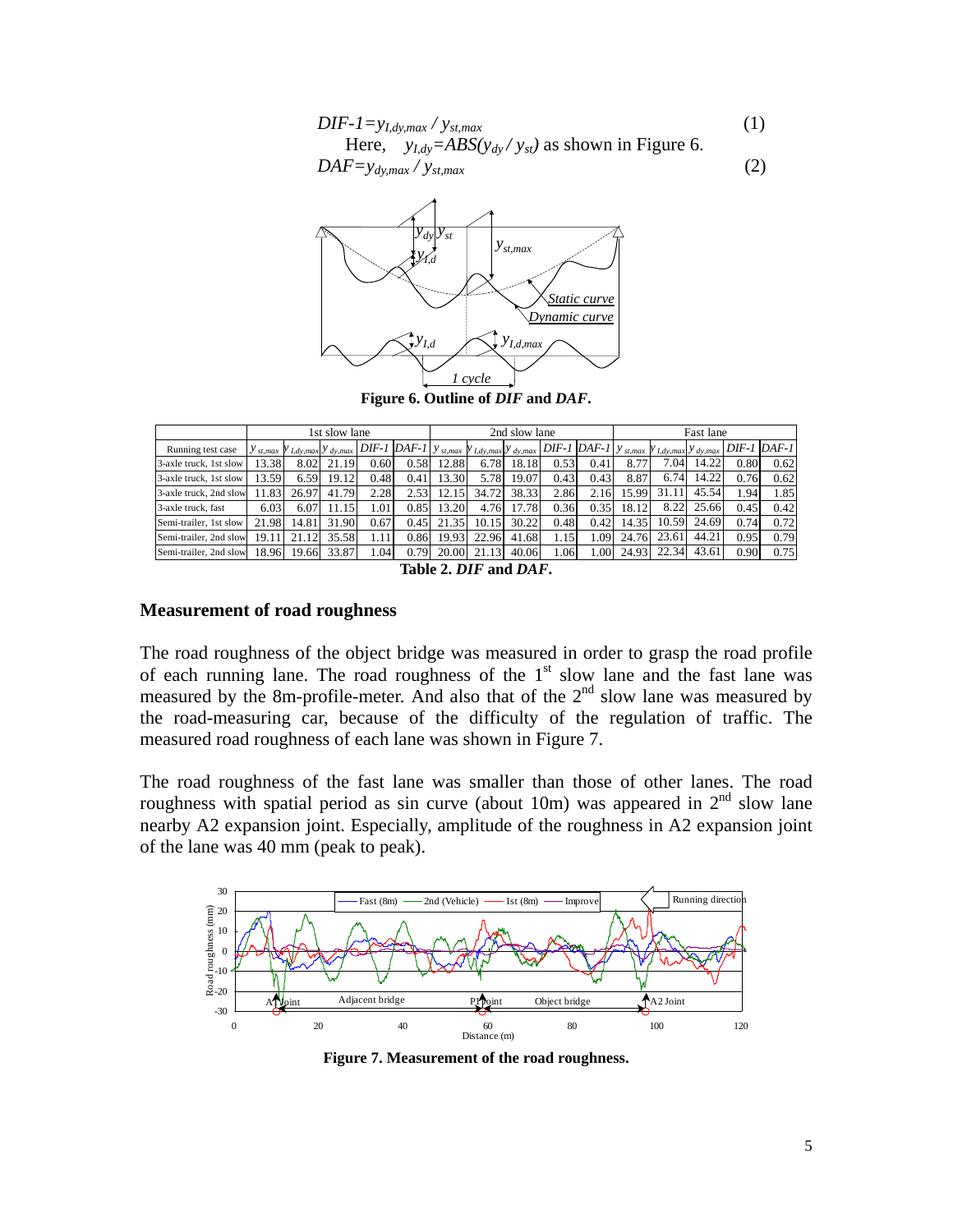

**Figure 8. Power spectral densities with ISO 8608 estimation.** 

The power spectral densities by Maximum Entropy Method were simulated using measurement data of the road roughness as shown in Figure 8. And also, ISO 8608 estimation (ISO 8608, 1995) for road roughness was shown in same figure. From the power spectral densities with ISO 8608 estimation, the road roughness of the  $2<sup>nd</sup>$  slow lane was estimated as class D road in the spatial frequency of 0.0785cycle/m (12.7m/cycle) and 0.0897cycle/m (11.1m/cycle).

From the calculation of the relationship between the vehicle speed, the spatial period and the loading time frequency by the vehicle and roughness using the one degree of system car model as shown in Figure 9 (Fukada, 2007), it was clear that the bridge with the roughness of the spatial period 10.0m/cycle are received vibration frequency 2.7Hz by the vehicle, when the vehicle ran in the speed of 100km/h (27.77m/sec) as shown in Table 3. Since the object bridge has the bending  $1<sup>st</sup>$  vibration mode in 2.9-3.0Hz, if the vehicle ran in the speed of 100-110km/h, the bridge more resonates to vehicles than the results in the speed of 80km/h.



**Figure 9. Loading time frequency by one-degree car model and roughness.** 

| Running Speed | Spatial period<br>(m/cycle) |      |      |      |      |      |      |      |  |  |
|---------------|-----------------------------|------|------|------|------|------|------|------|--|--|
| (km/h)        |                             | h    |      | 8    | Q    | 10   |      | 12   |  |  |
| 80            | 4.44                        | 3.70 | 3.17 | 2.78 | 2.47 | 2.22 | 2.02 | 1.85 |  |  |
| 90            | 5.00                        | 4.17 | 3.57 | 3.13 | 2.78 | 2.50 | 2.27 | 2.08 |  |  |
| 100           | 5.56                        | 4.63 | 3.97 | 3.47 | 3.09 | 2.78 | 2.53 | 2.31 |  |  |
| 110           | 6.11                        | 5.09 | 4.37 | 3.82 | 3.40 | 3.06 | 2.78 | 2.55 |  |  |

**Table 3. Loading time frequency.** 

### **Simulation**

#### *Vibration characteristics*

The frequencies of each vibration modes from the running test and Eigen-value analysis were shown in Figure 10. With comparison between the results of experiment and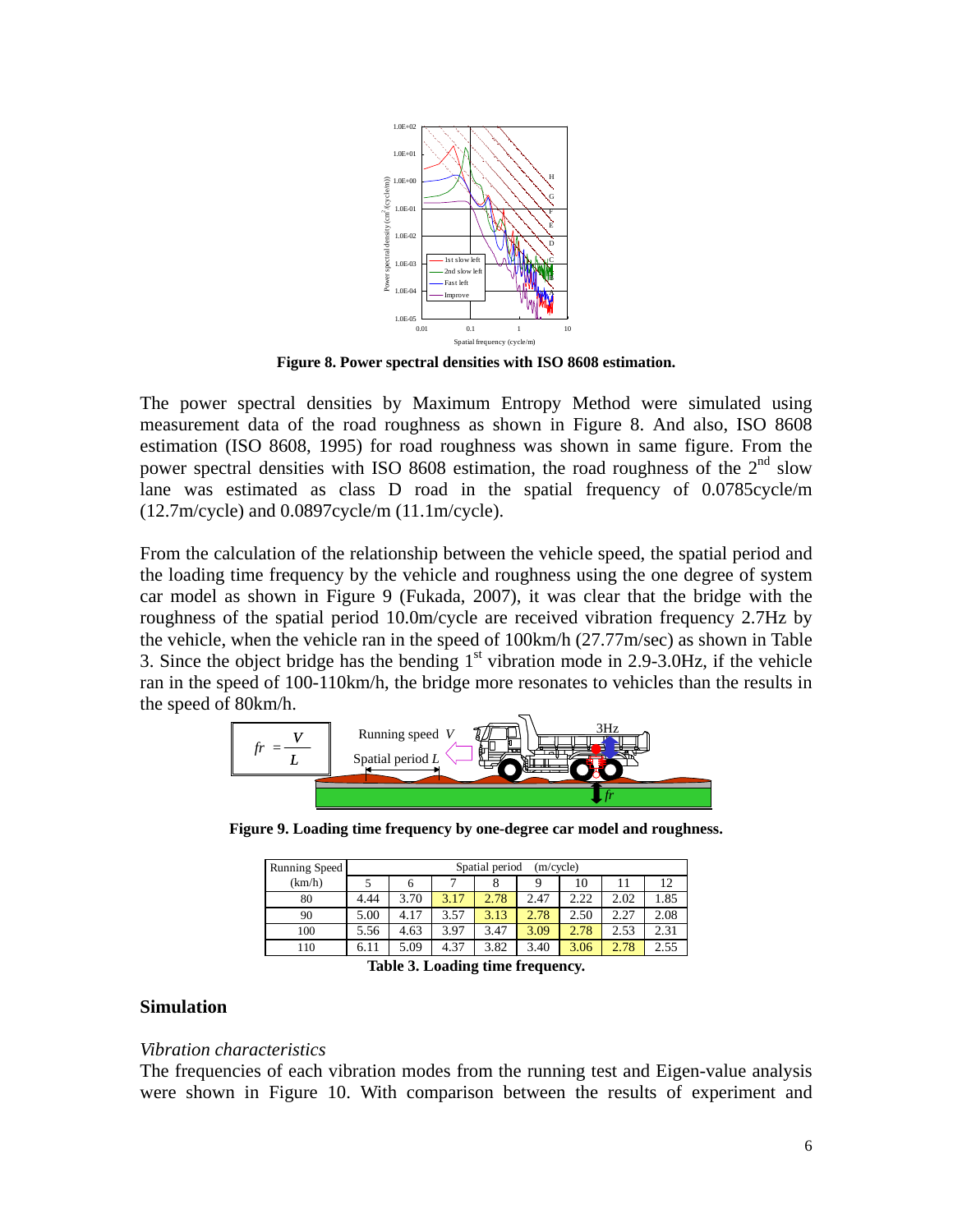analysis, the validity of this bridge model was confirmed.



# *Dynamic response analysis*

The dynamic response analysis (Fukada, 2007; Akiyama *et al*., 2007) using the direct integration method by Newmark's Beta method (Beta=1/4, *t*=0.005) considering the measured road roughness was performed. Damping is assumed to be Rayleigh damping. The 3-axle test truck was modeled as shown in Figure 11.



The validity of the dynamic response analysis was examined by comparing the results of the acceleration in the running test and analysis. When the 3-axle test truck ran at the  $2<sup>nd</sup>$ slow lane in 80km/h, acceleration wave of the experiment and analysis were shown in Figure 12(a). Here, the two pulse waves represented in the acceleration wave were shown at the moments when running positions are at A2 or P1. The validity of the dynamic response analysis was proved, since the analysis was similar to the experiment.

It investigated whether large vibration was dependent on the road roughness with spatial period. Then the pavement in the  $2<sup>nd</sup>$  slow lane was improved on this simulation as shown in Figure 7. And also, the power spectral density of the improved roughness was simulated as shown in Figure 8. The amplitude of the roughness is very small in improved pavement. And then the spatial period of the improved pavement is not appeared in the area of the 0.1cycle/m.

When the 3-axle test truck ran at the  $2<sup>nd</sup>$  slow lane in 80km/h, acceleration waves before and after improvement of the pavement were shown in Figure 12(b). Maximum amplitude of the acceleration was decreased to 81%. Therefore it is clear that the improvement of the pavement is effective in decreasing dynamic response of the object bridge.



 **(a) Exp. And Anal. (b) Before and after improvement Figure 12. Results of dynamic response analysis (Acceleration in the span 1/2).**